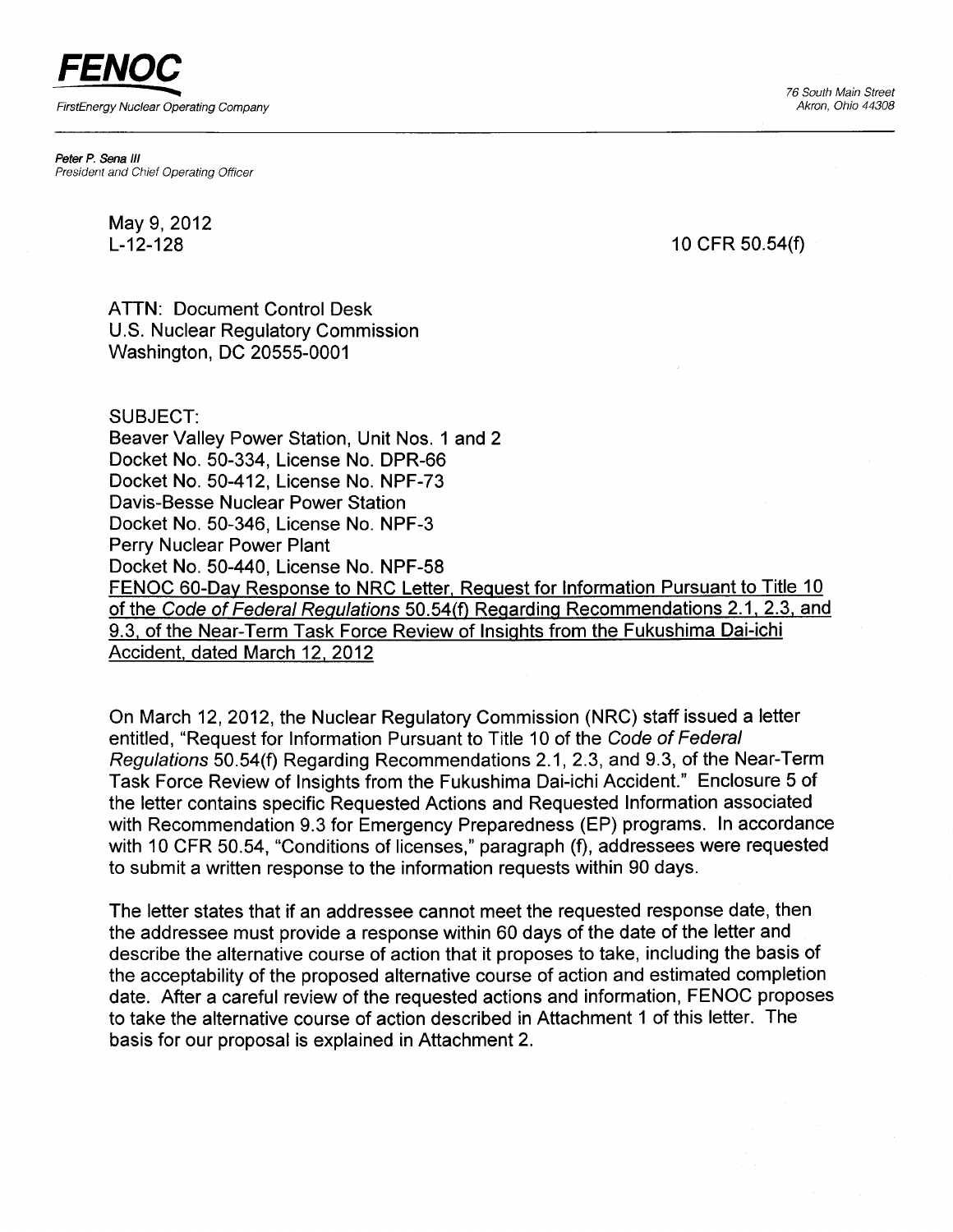Beaver Valley Power Station, Unit Nos. 1 and 2 Davis-Besse Nuclear Power Station Perry Nuclear Power Plant L-12-128 Page 2

This letter contains regulatory commitments as listed in Attachment 3. Should you have any questions concerning the contents of this letter, please contact Mr. Phil H. Lashley, Supervisor - Fleet Licensing, at 330-315-6808.

I declare under penalty of perjury that the foregoing is true and correct. Executed on May  $9$ , 2012.

Respectfully,

 $\n *fr*  $*fr* <sub>em</sub> <sub>em</sub>$$ 

Peter P. Sena, lll

Attachments:

- 1 Proposed Alternative Course of Action for Responding to Recommendation 9.3 Information Request
- 2 Basis for Proposed Alternative Course of Action for Responding to Emergency Preparedness (EP) Requested Information
- 3 Regulatory Commitment List

cc: Director, Office of Nuclear Reactor Regulation (NRR) **NRC Region I Administrator** NRC Region lll Administrator NRC Resident Inspector (BVPS) NRC Resident Inspector (DBNPS) NRC Resident Inspector (PNPP) NRR Project Manager (BVPS) NRR Project Manager (DBNPS) NRR Project Manager (PNPP) Director BRP/DEP Site BRP/DEP Representative Utility Radiological Safety Board Executive Director, Ohio Emergency Management Agency, State of Ohio (NRC Liaison) Director, Pennsylvania Emergency Management Agency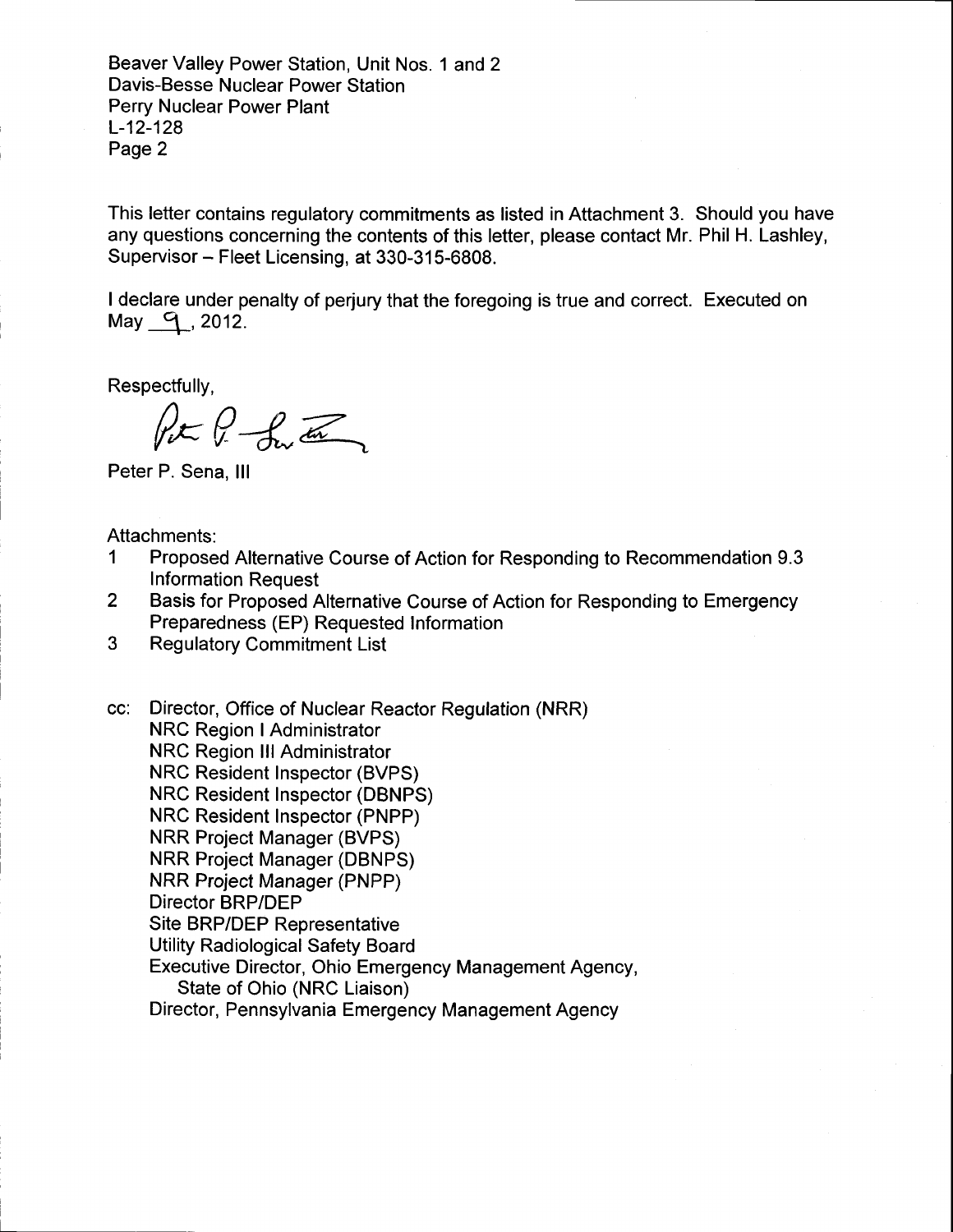### Attachment 1 L-12-128

#### Proposed Alternative Course of Action for Responding to Recommendation 9.3 Information Request Page 1 of 5

# **Communications**

| Request        | <b>Estimated</b>       |                                                                                                                                                                                                                                                                                                                                                                                                                                                                                                                                                                                                                                                                                                                                                                                                                                                                                                                                                                                                                                                                  |
|----------------|------------------------|------------------------------------------------------------------------------------------------------------------------------------------------------------------------------------------------------------------------------------------------------------------------------------------------------------------------------------------------------------------------------------------------------------------------------------------------------------------------------------------------------------------------------------------------------------------------------------------------------------------------------------------------------------------------------------------------------------------------------------------------------------------------------------------------------------------------------------------------------------------------------------------------------------------------------------------------------------------------------------------------------------------------------------------------------------------|
| #              | <b>Completion Date</b> | Requested Information                                                                                                                                                                                                                                                                                                                                                                                                                                                                                                                                                                                                                                                                                                                                                                                                                                                                                                                                                                                                                                            |
| 1              | 10/31/12               | Provide an assessment of the current communications<br>systems and equipment used during an emergency<br>event to identify any enhancements that may be<br>needed to ensure communications are maintained<br>during a large scale natural event meeting the<br>conditions described in the 10 CFR 50.54(f) letter,<br>Enclosure 5, Discussion section. The assessment<br>should:<br>• Identify any planned or potential improvements to<br>existing onsite communications systems and their<br>required normal and/or backup power supplies,<br>Identify any planned or potential improvements to<br>$\bullet$<br>existing offsite communications systems and their<br>required normal and/or backup power supplies,<br>• Provide a description of any new communications<br>system(s) or technologies that will be deployed<br>based upon the assumed conditions described<br>above, and<br>• Provide a description of how the new and/or<br>improved systems and power supplies will be able to<br>provide for communications during a loss of all AC<br>power |
| $\overline{2}$ | 6/11/12                | Describe any interim actions that have been taken or<br>are planned to be taken to enhance existing<br>communications systems power supplies until the<br>communications assessment and the resulting actions<br>are complete.                                                                                                                                                                                                                                                                                                                                                                                                                                                                                                                                                                                                                                                                                                                                                                                                                                   |
| 3              |                        | Provide an implementation schedule of the time<br>needed to conduct and implement the results of the<br>communications assessment.                                                                                                                                                                                                                                                                                                                                                                                                                                                                                                                                                                                                                                                                                                                                                                                                                                                                                                                               |
|                | 9/28/12                | Planned date to complete the communications<br>assessment.                                                                                                                                                                                                                                                                                                                                                                                                                                                                                                                                                                                                                                                                                                                                                                                                                                                                                                                                                                                                       |
|                | 10/31/12               | Provide an implementation schedule of the time<br>needed to implement the results of the communications<br>assessment.                                                                                                                                                                                                                                                                                                                                                                                                                                                                                                                                                                                                                                                                                                                                                                                                                                                                                                                                           |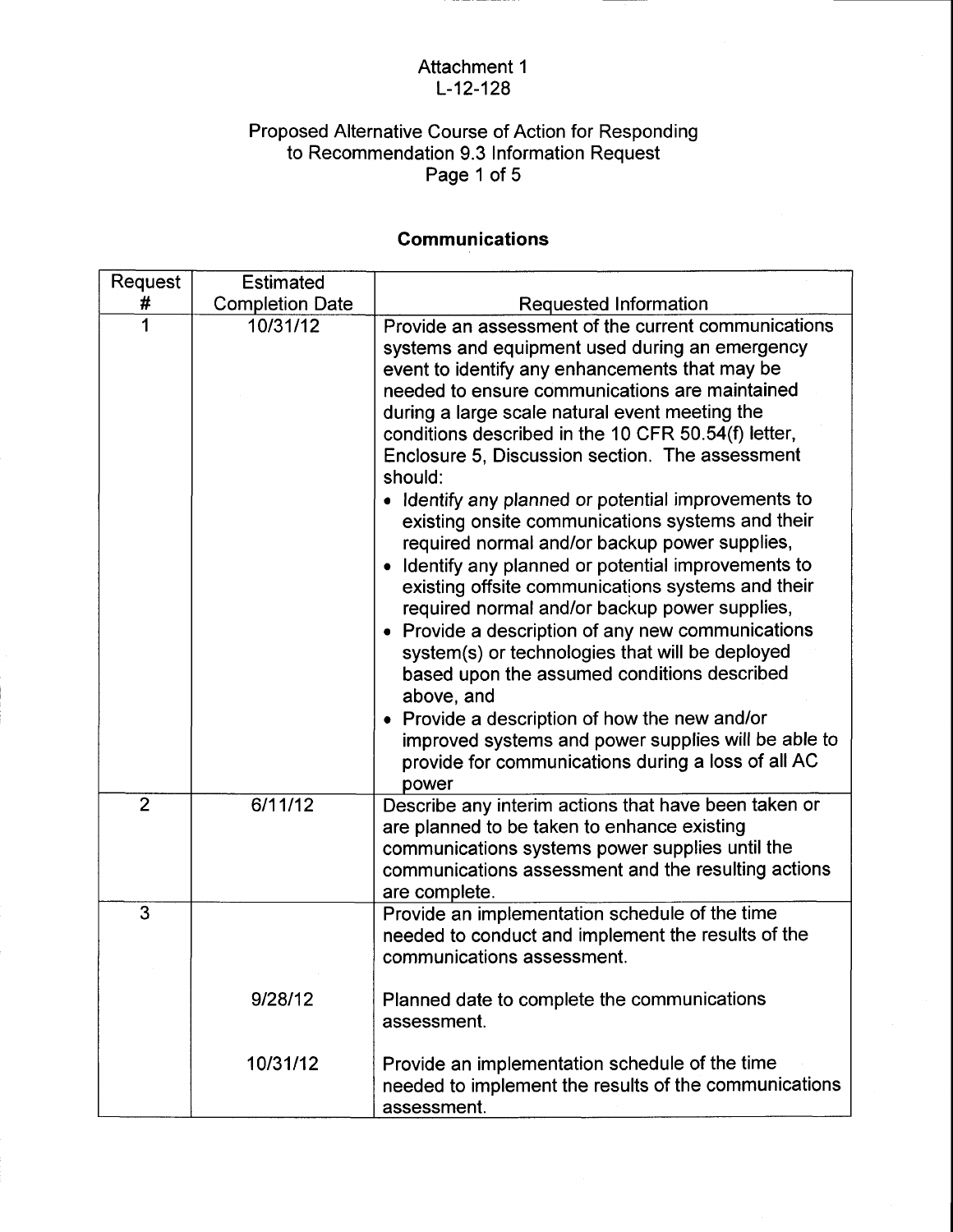Attachment 1 L-12-128 Page 2 of 5

# Staffing

| Request | <b>Estimated</b>                                                                                                                                                                    |                                                                                                                                                                                                                                                                                                                                                                                                                                                                                                                                                                                                                                                                                                                                                                                                                                                                                                                                                                                                                                                                                                                                                                                                                                                                                                                                                                                                                                                                                                                                                                                                                                                  |
|---------|-------------------------------------------------------------------------------------------------------------------------------------------------------------------------------------|--------------------------------------------------------------------------------------------------------------------------------------------------------------------------------------------------------------------------------------------------------------------------------------------------------------------------------------------------------------------------------------------------------------------------------------------------------------------------------------------------------------------------------------------------------------------------------------------------------------------------------------------------------------------------------------------------------------------------------------------------------------------------------------------------------------------------------------------------------------------------------------------------------------------------------------------------------------------------------------------------------------------------------------------------------------------------------------------------------------------------------------------------------------------------------------------------------------------------------------------------------------------------------------------------------------------------------------------------------------------------------------------------------------------------------------------------------------------------------------------------------------------------------------------------------------------------------------------------------------------------------------------------|
| #       | <b>Completion Date</b>                                                                                                                                                              | Requested Information                                                                                                                                                                                                                                                                                                                                                                                                                                                                                                                                                                                                                                                                                                                                                                                                                                                                                                                                                                                                                                                                                                                                                                                                                                                                                                                                                                                                                                                                                                                                                                                                                            |
| 1       | <b>Beaver Valley</b><br><b>Power Station</b><br>(BVPS) only<br>4/30/13<br><b>BVPS</b><br>4 months prior to<br>beginning of Unit<br>No. 1 refueling<br>outage, spring 2015<br>(1R23) | Provide an assessment of the onsite and augmented<br>staff needed to respond to a large scale natural event<br>meeting the conditions described in the<br>10 CFR 50.54(f) letter, Enclosure 5, Discussion<br>section. This assessment should include a discussion<br>of the onsite and augmented staff available to<br>implement the strategies as discussed in the<br>emergency plan and/or described in plant operating<br>procedures. The following functions are requested to<br>be assessed:<br>How onsite staff will move back-up equipment (e.g.,<br>pumps, generators) from alternate onsite storage<br>facilities to repair locations at each reactor as<br>described in the order regarding the NRC Near-Term<br>Task Force (NTTF) Recommendation 4.2. It is<br>requested that consideration be given to the major<br>functional areas of NUREG-0654, Table B-1, such as<br>plant operations and assessment of operational<br>aspects, emergency direction and control,<br>notification/communication, radiological accident<br>assessment, and support of operational accident<br>assessment, as appropriate.<br>New staff or functions identified as a result of the<br>assessment.<br>• Collateral duties (personnel not being prevented<br>from timely performance of their assigned functions).<br>Provide onsite and augmented staffing assessment<br>considering all requested functions except those<br>related to NTTF Recommendation 4.2. [Phase 1<br>staffing assessment]<br>Provide onsite and augmented staffing assessment<br>considering functions related to NTTF<br>Recommendation 4.2. [Phase 2 staffing assessment] |
|         |                                                                                                                                                                                     |                                                                                                                                                                                                                                                                                                                                                                                                                                                                                                                                                                                                                                                                                                                                                                                                                                                                                                                                                                                                                                                                                                                                                                                                                                                                                                                                                                                                                                                                                                                                                                                                                                                  |
|         |                                                                                                                                                                                     |                                                                                                                                                                                                                                                                                                                                                                                                                                                                                                                                                                                                                                                                                                                                                                                                                                                                                                                                                                                                                                                                                                                                                                                                                                                                                                                                                                                                                                                                                                                                                                                                                                                  |
|         |                                                                                                                                                                                     |                                                                                                                                                                                                                                                                                                                                                                                                                                                                                                                                                                                                                                                                                                                                                                                                                                                                                                                                                                                                                                                                                                                                                                                                                                                                                                                                                                                                                                                                                                                                                                                                                                                  |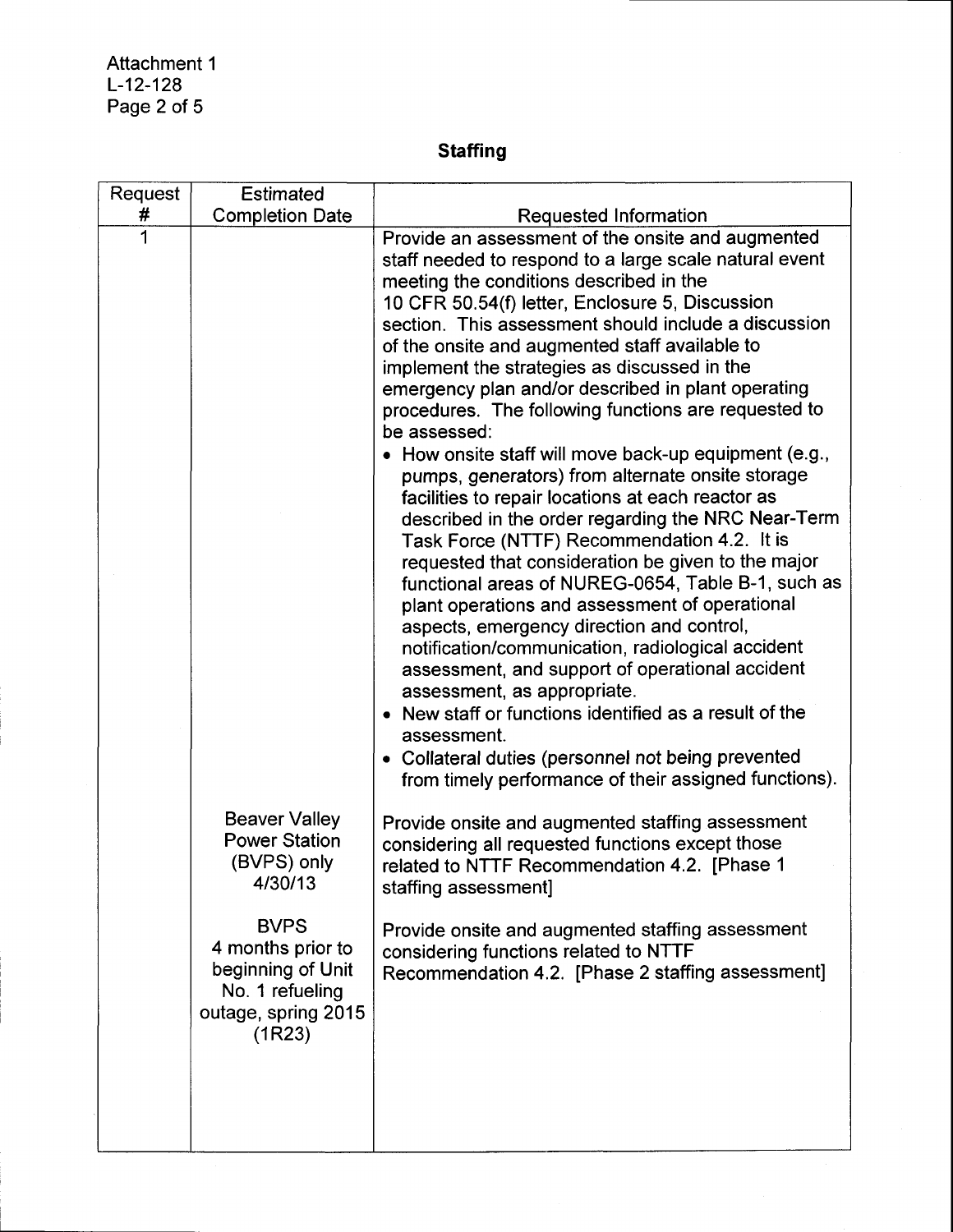Attachment 1 L-12-128 Page 3 of 5

| Request        | Estimated                                                                                                                              |                                                                                                                                                                                                                                                                                                                                       |  |
|----------------|----------------------------------------------------------------------------------------------------------------------------------------|---------------------------------------------------------------------------------------------------------------------------------------------------------------------------------------------------------------------------------------------------------------------------------------------------------------------------------------|--|
| #              | <b>Completion Date</b>                                                                                                                 | <b>Requested Information</b>                                                                                                                                                                                                                                                                                                          |  |
|                | Davis-Besse<br><b>Nuclear Power</b><br>Station (DBNPS)<br>4 months prior to<br>beginning of<br>refueling outage,<br>spring 2016 (1R19) |                                                                                                                                                                                                                                                                                                                                       |  |
|                | Perry Nuclear<br><b>Power Plant</b><br>(PNPP)<br>4 months prior to<br>beginning of<br>refueling outage,<br>spring 2015 (1R15)          |                                                                                                                                                                                                                                                                                                                                       |  |
| $\overline{2}$ |                                                                                                                                        | Provide an implementation schedule of the time<br>needed to conduct the onsite and augmented staffing<br>assessment. If any modifications are determined to be<br>appropriate, please include in the schedule the time to<br>implement the changes.<br>1. Planned dates to complete the onsite and<br>augmented staffing assessments: |  |
|                | <b>BVPS only</b><br>3/29/13                                                                                                            | The onsite and augmented staffing assessment<br>considering all requested functions except those<br>related to NTTF Recommendation 4.2. [Phase 1<br>staffing assessment]                                                                                                                                                              |  |
|                | One month prior to<br>providing submittal<br>of Phase 2 staffing<br>assessment                                                         | The onsite and augmented staffing assessment<br>considering functions related to NTTF<br>Recommendation 4.2. [Phase 2 staffing assessment]<br>2. A schedule of the time needed to implement<br>changes will be provided as follows:                                                                                                   |  |
|                | <b>BVPS only</b><br>4/30/13                                                                                                            | Those associated with the Phase 1 staffing<br>assessment.                                                                                                                                                                                                                                                                             |  |
|                | <b>BVPS</b><br>4 months prior to<br>beginning of Unit<br>No. 1 refueling<br>outage, spring 2015<br>(1R23)                              | Those associated with the Phase 2 staffing<br>assessment.                                                                                                                                                                                                                                                                             |  |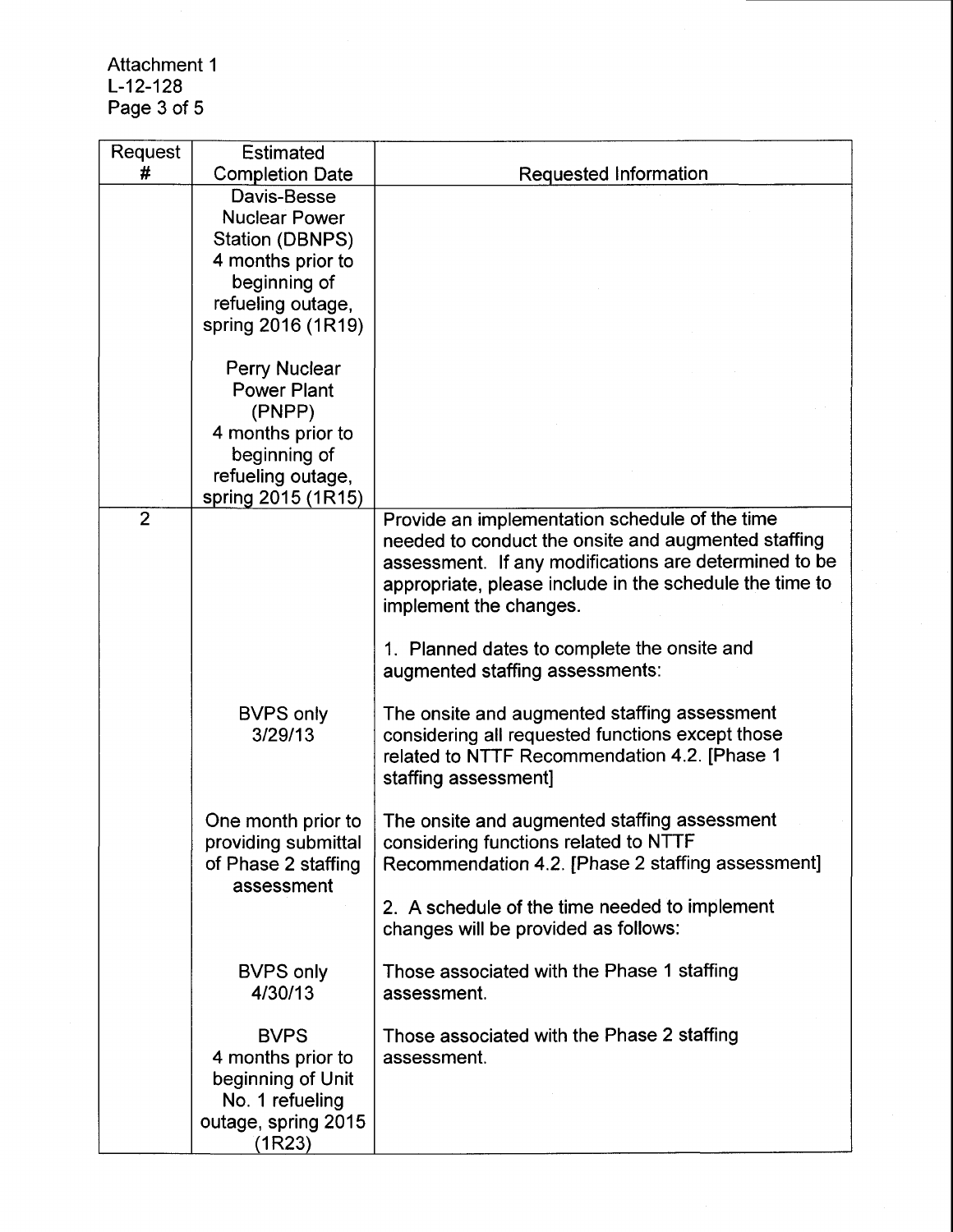| Request                 | <b>Estimated</b>                                                                                   |                                                                                                                                                                                                                                                                                                                                                                                              |  |
|-------------------------|----------------------------------------------------------------------------------------------------|----------------------------------------------------------------------------------------------------------------------------------------------------------------------------------------------------------------------------------------------------------------------------------------------------------------------------------------------------------------------------------------------|--|
| #                       | <b>Completion Date</b>                                                                             | Requested Information                                                                                                                                                                                                                                                                                                                                                                        |  |
|                         | <b>DBNPS</b><br>4 months prior to<br>beginning of<br>refueling outage,<br>spring 2016 (1R19)       |                                                                                                                                                                                                                                                                                                                                                                                              |  |
|                         | <b>PNPP</b><br>4 months prior to<br>beginning of<br>refueling outage,<br>spring 2015 (1R15)        |                                                                                                                                                                                                                                                                                                                                                                                              |  |
| 3                       | 6/11/12                                                                                            | Identify how the augmented staff would be notified<br>given degraded communications capabilities.                                                                                                                                                                                                                                                                                            |  |
| $\overline{\mathbf{4}}$ | 6/11/12                                                                                            | Identify the methods of access (e.g., roadways,<br>navigable bodies of water and dockage, airlift, etc.) to<br>the site that are expected to be available after a<br>widespread large scale natural event.                                                                                                                                                                                   |  |
| 5                       | 6/11/12                                                                                            | Identify any interim actions that have been taken or are<br>planned prior to the completion of the staffing<br>assessment.                                                                                                                                                                                                                                                                   |  |
| 6                       |                                                                                                    | Identify changes that have been made or will be made<br>to your emergency plan regarding the on-shift or<br>augmented staffing changes necessary to respond to a<br>loss of all AC power, multi-unit event, including any<br>new or revised agreements with offsite resource<br>providers (e.g., staffing, equipment, transportation,<br>$etc.$ ).<br>Changes will be identified as follows: |  |
|                         | <b>BVPS only</b><br>4/30/13                                                                        | Those associated with the Phase 1 staffing<br>assessment.                                                                                                                                                                                                                                                                                                                                    |  |
|                         | <b>BVPS</b><br>4 months prior to<br>beginning of Unit 1<br>refueling outage,<br>spring 2015 (1R23) | Those associated with the Phase 2 staffing<br>assessment.                                                                                                                                                                                                                                                                                                                                    |  |
|                         | <b>DBNPS</b><br>4 months prior to<br>beginning of<br>refueling outage,<br>spring 2016 (1R19)       |                                                                                                                                                                                                                                                                                                                                                                                              |  |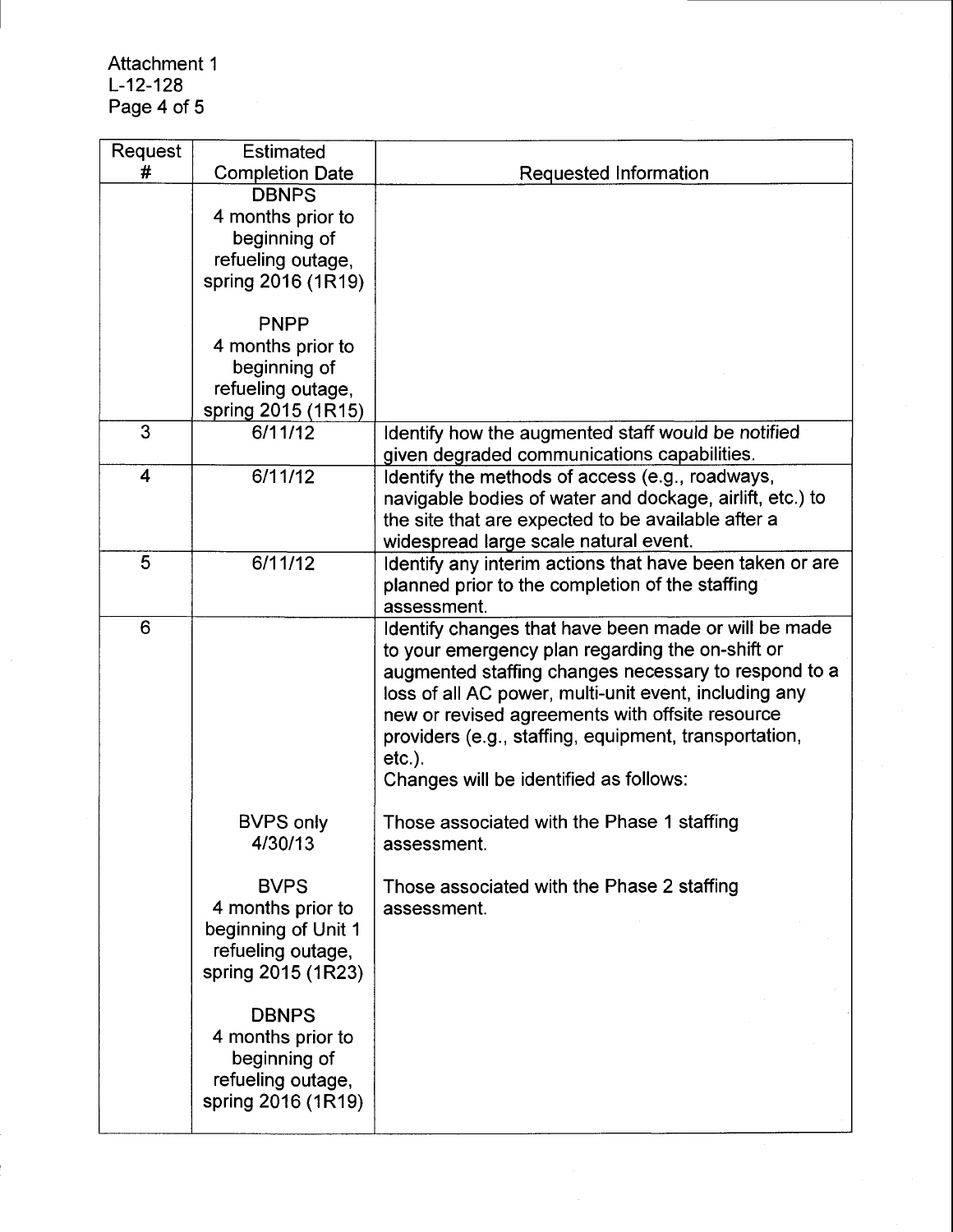Attachment 1 L-12-128 Page 5 of 5

| Request<br># | <b>Estimated</b><br><b>Completion Date</b>                                                  | Requested Information |
|--------------|---------------------------------------------------------------------------------------------|-----------------------|
|              | <b>PNPP</b><br>4 months prior to<br>beginning of<br>refueling outage,<br>spring 2015 (1R15) |                       |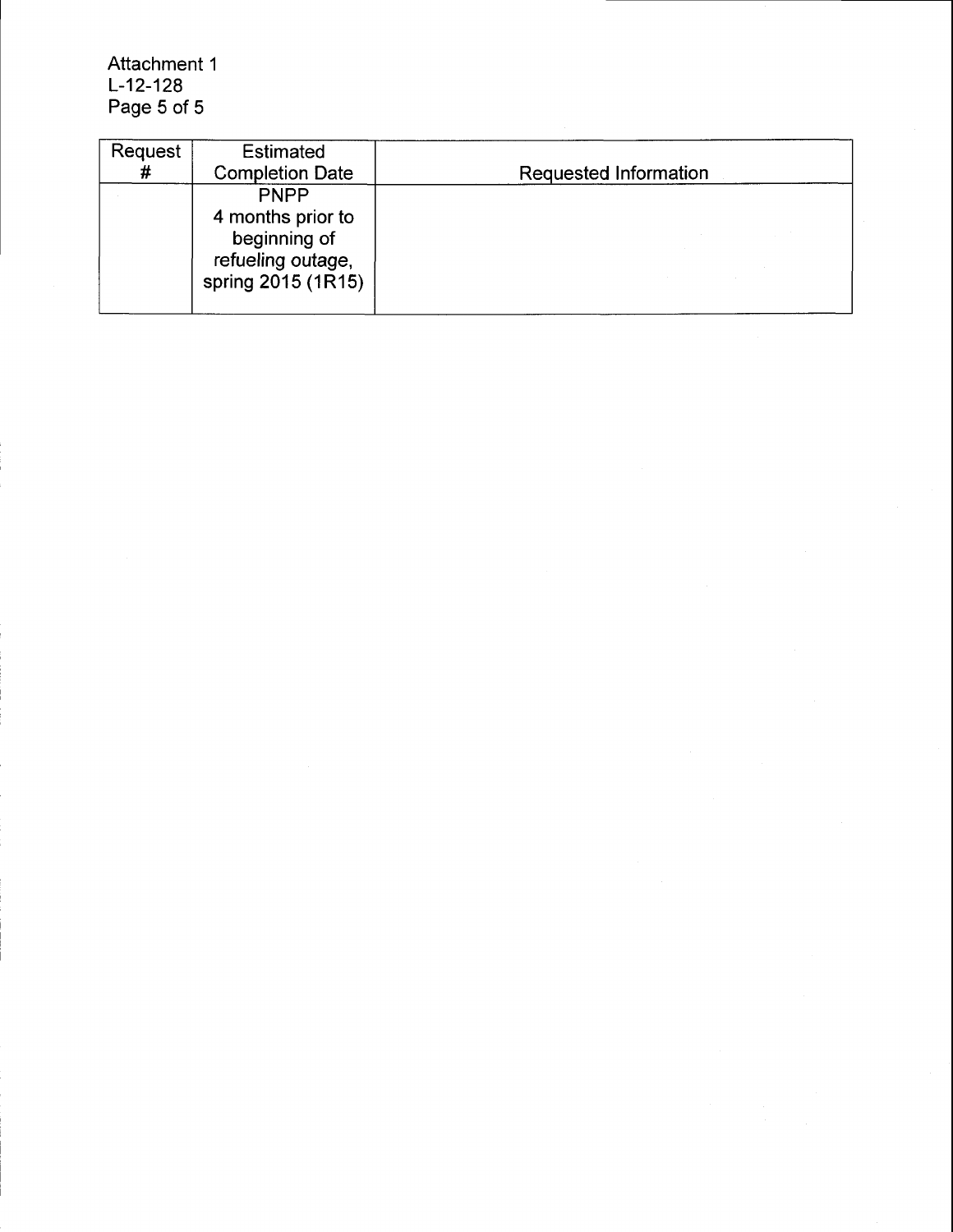#### Attachment 2 L-12-128

#### Basis for Proposed Alternative Course of Action for Responding to Emergency Preparedness (EP) Requested Information Page 1 of 3

#### Communications

There are two separate responses to the information requests related to communications. The alternative timing of responses to requests #1 and #3 proposed in this letter reflects the higher priority placed by the staff, and approved by the Commission in SRM-SECY-12-0025, upon the completion of licensee actions necessary to comply with the Final EP Rule issued on November 23,2011 (76 Fed. Reg. 72,560). The proposed alternative timing is warranted as many of the licensee staff resources necessary for performing the communications assessment are the same resources involved in implementing new EP Rule requirements and maintaining existing EP communications equipment.

ln addition, the estimated completion date assigned to information request #3 will promote alignment between the budgeting/funding of future enhancements, and the development of an accurate and complete enhancement implementation schedule.

#### **Staffing**

As presented in Attachment 1 of this letter, a two-phase approach will be used to respond to the information requests associated with Staffing. The table below summarizes this approach.

|                                                                                                                                                       | <b>Phase 1 Staffing Assessment</b>                                                                                                                                                                                                                                                         | <b>Phase 2 Staffing Assessment</b>                                                                                                       |
|-------------------------------------------------------------------------------------------------------------------------------------------------------|--------------------------------------------------------------------------------------------------------------------------------------------------------------------------------------------------------------------------------------------------------------------------------------------|------------------------------------------------------------------------------------------------------------------------------------------|
| <b>Plant Type</b>                                                                                                                                     | (for functions except those related<br>to NTTF Recommendation 4.2)                                                                                                                                                                                                                         | (for functions related to NTTF<br>Recommendation 4.2)                                                                                    |
| Single-unit plants<br>[such as Davis-<br><b>Besse Nuclear</b><br><b>Power Station</b><br>(DBNPS) and<br>Perry Nuclear<br><b>Power Plant</b><br>(PNPP) | Perform staffing assessment and<br>implement actions as required by<br>recent EP Rule using Interim Staff<br>Guidance (ISG) and NEI 10-05                                                                                                                                                  | Perform staffing assessment as<br>requested by 50.54(f) letter<br>using NEI 12-01; provide<br>results per Attachment 1 of this<br>letter |
| Multi-unit plants<br><b>Such as Beaver</b><br><b>Valley Nuclear</b><br><b>Power Station</b><br>(BVPS)]                                                | • Perform staffing assessment<br>and implement actions as<br>required by recent EP Rule<br>using ISG and NEI 10-05<br>Perform staffing assessment as<br>requested by 50.54(f) letter<br>using NEI 12-01 and material<br>from NEI 10-05; provide results<br>per Attachment 1 of this letter | Perform staffing assessment as<br>requested by 50.54(f) letter<br>using NEI 12-01; provide<br>results per Attachment 1 of this<br>letter |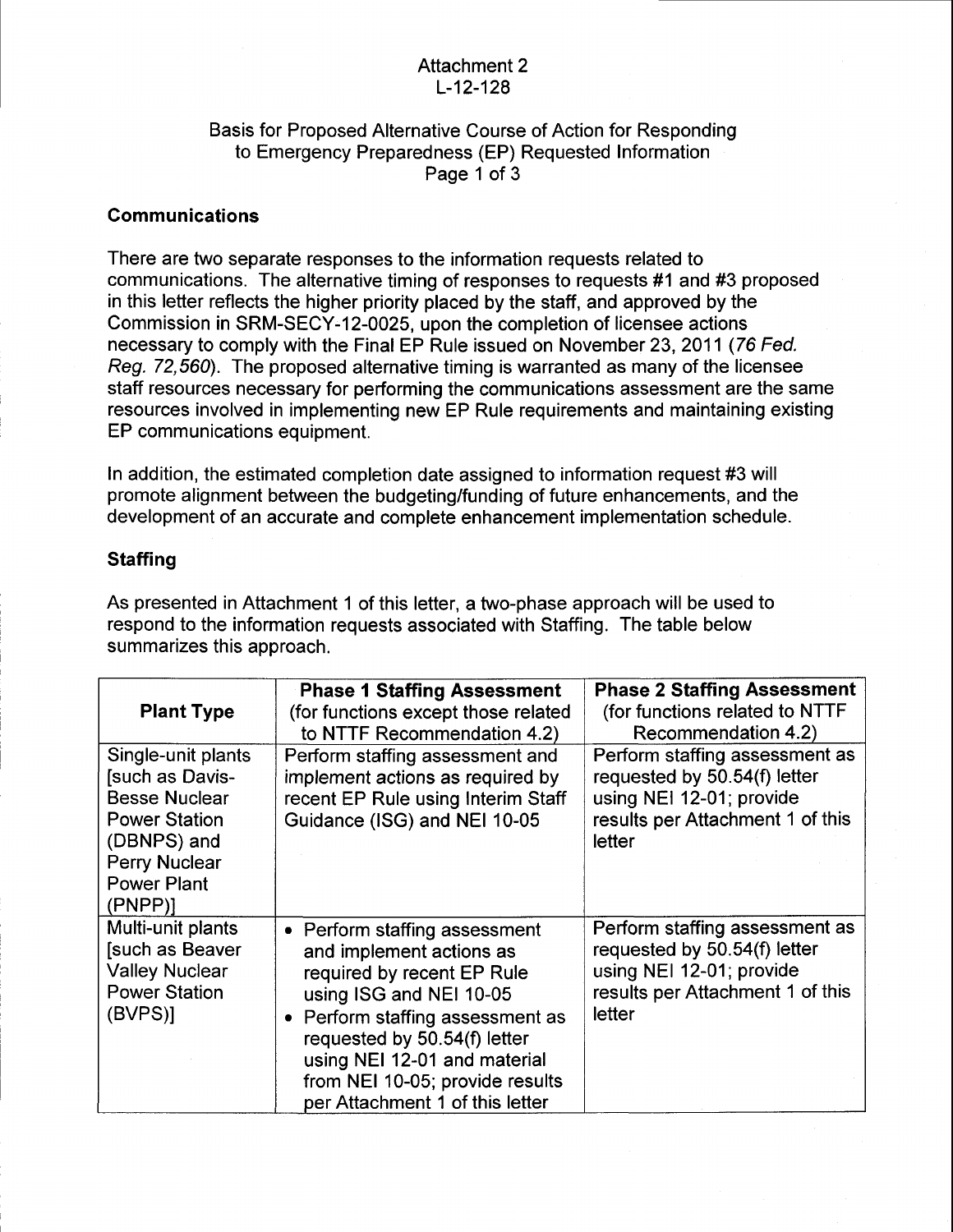Attachment 2 L-12-128 Page 2 of 3

The basis for this approach is discussed below.

For multi-unit plants (such as BVPS), the Phase 1 staffing assessment is planned to be performed by March 29,2013, and will be provided by April 30,2013. This assessment will consider all requested functions except those related to Fukushima Near-Term Task Force (NTTF) Recommendation 4.2. An assessment considering these functions will be performed in Phase 2.

The timing of the Phase 1 staffing assessment reflects the higher priority placed by the staff, and approved by the Commission in SRM-SECY-12-0025, upon the completion of licensee actions necessary to comply with the Final EP Rule issued on November 23, 2011 (76 Fed. Reg. 72,560). In particular, Section lV.A.g of 10 CFR 50, Appendix E, requires that licensees complete a detaibd analysis demonstrating that on-shift personnel assigned emergency plan implementation functions are not assigned responsibilities that would prevent the timely performance of their assigned functions as specified in the emergency plan. As stated in the EP Rule, this analysis must be completed by December 24,2012.

Following completion of EP Rule staffing analysis, the staffing assessment associated with the NRC letter will be performed. Based on staffing analysis experience to date, it is anticipated that a multi-unit staffing analysis will require approximately three months to complete and validate. One additional month is allotted for processing of an assessment submittal package.

As requested, an implementation schedule for any modifications that are determined to be appropriate will be included with the Phase 1 staffing assessment.

Single-unit plants (such as DBNPS and PNPP) do not need to provide a Phase 1 staffing assessment in response to the 50.54(f) letter as performance of this activity is governed by the recent EP Rule and existing license requirements.

. The Phase 2 staffing assessment is planned to be performed by one month prior to providing the submittal of the Phase 2 staffing assessment, which will be provided for each FENOC site by four months prior to the beginning of the site's first occurrence of a second refueling outage as identified in Attachment 1. This assessment will consider the requested functions related to Fukushima Near-Term Task Force (NTTF) Recommendation 4.2.

The industry will be responding to multiple regulatory actions resulting from the recommendations contained in the Fukushima NTTF Report, as modified in related Commission Papers (SECY's) and Staff Requirements Memoranda (SRM). One of these actions, in particular, has the potential to impact emergency response staffing levels. This action is associated with Fukushima NTTF Recommendation 4.2 and subsequently issued as NRC Order to Modifying Licenses with Regard to Requirements for Mitigation Strategies for Beyond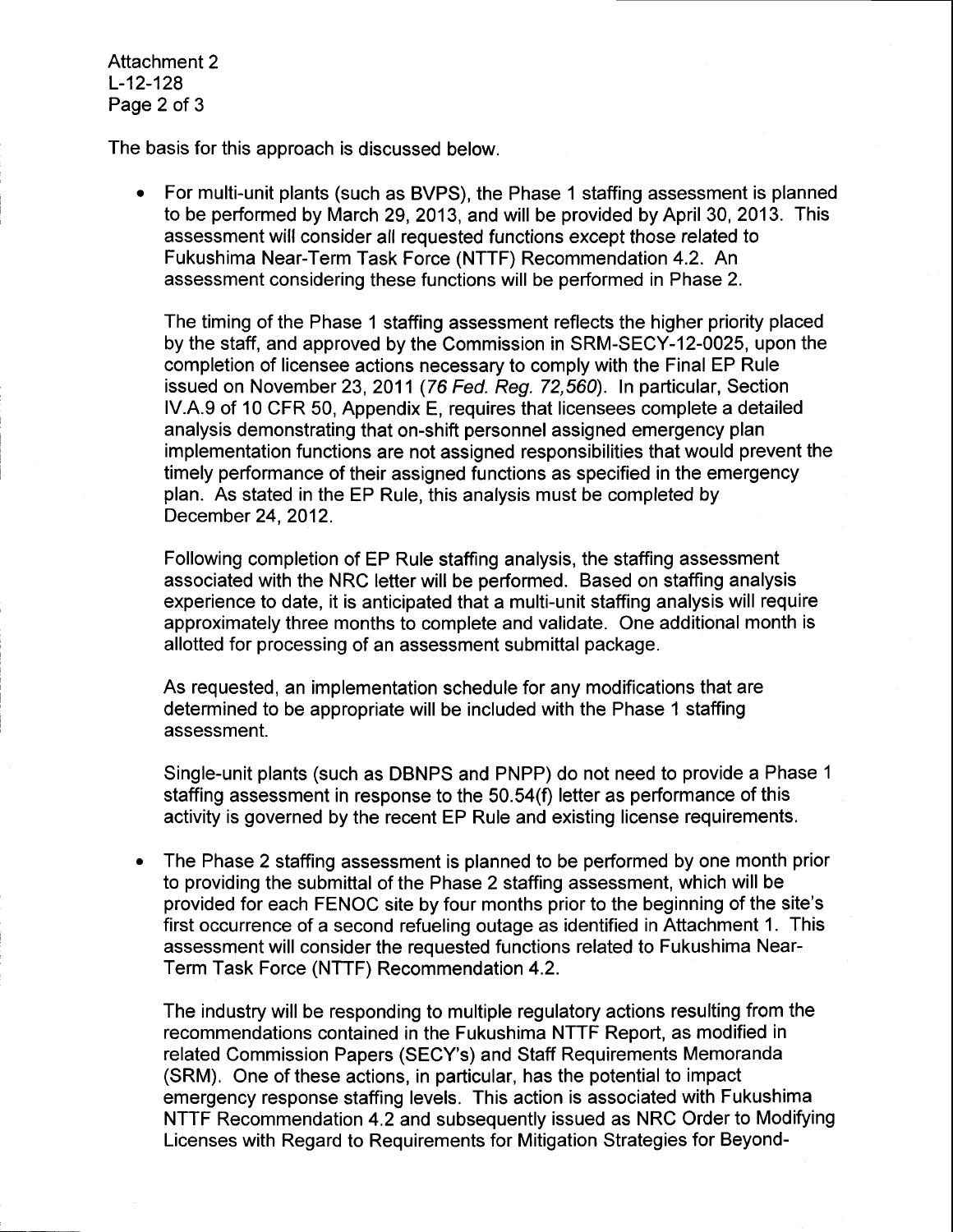Attachment 2 L-12-128 Page 3 of 3

> Design-Basis External Events EA-12-049 [the Order]. A summary of the Order is provided below.

This Order requires a three-phase approach for mitigating beyond-designbasis external events. The initial phase requires the use of installed equipment and resources to maintain or restore core cooling, containment and spent fuel pool (SFP) cooling. The transition phase requires providing sufficient, portable, onsite equipment and consumables to maintain or restore these functions until they can be accomplished with resources brought from off site. The final phase requires obtaining sufficient offsite resources to sustain those functions indefinitely.

Additional details on an acceptable approach for complying with this Order will be contained in final Interim Staff Guidance (lSG) scheduled to be issued by the NRC in August 2012.

ln response to the Order, each licensee must develop new strategies for mitigating beyond-design-basis external events. To ensure accurate results, the staffing assessment for response functions related to NTTF Recommendation 4.2 must be based on the actions delineated in procedures and guidelines developed in response to the Order. Once the site-specific actions associated with the new response strategies are defined, the staffing needed to perform these actions can be assessed with the necessary level of accuracy.

Based on a review of the planned actions necessary to comply with the Order, an assessment of the staffing for the functions related to NTTF Recommendation 4.2 will be provided by four months prior to beginning of the first occurrence of a second refueling outage at the site (i.e., the first "second refueling outage") as used within the context of NRC Order EA-12-049.

As requested, an implementation schedule for any modifications that are determined to be appropriate will be included with the Phase 2 staffing assessment.

The Phase 2 staffing assessment is one component of the overall work plan necessary to implement the requirements of the Order. FENOC, as stated in the Order, " . . . shall complete full implementation no later than two (2) refueling cycles after submittal of the overall integrated plan, as required in Condition C.1.a, or December 31,2016, whichever comes first." "Full compliance shall include procedures, guidance, training, and acquisition, staging, or installing of equipment needed for the strategies."